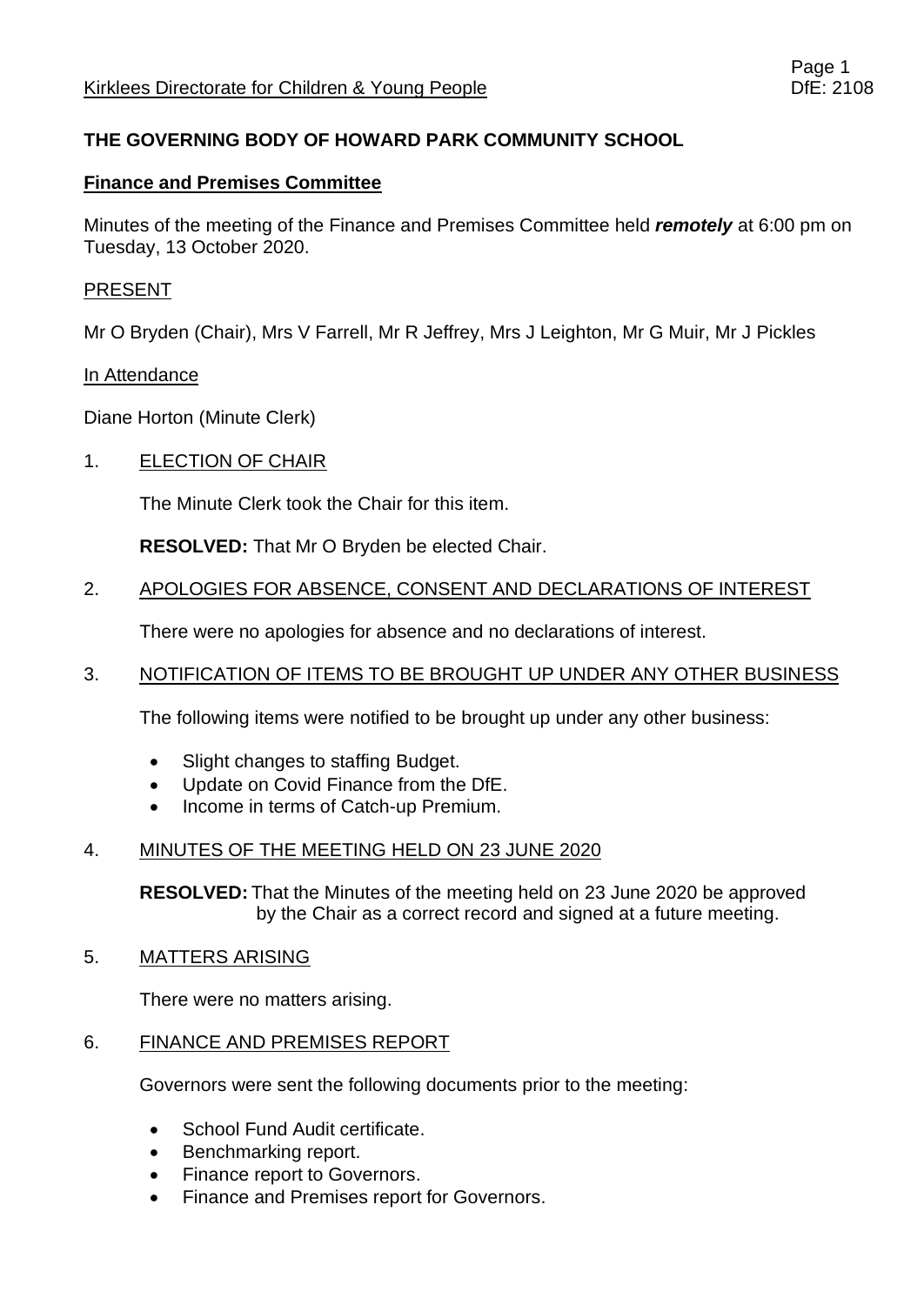- **Q: In terms of rates and premises insurance which totals around £43,000, why has nothing gone out?**
- **A:** They are centralised payments. The LA takes the payments when it wants them.

# **Q: Will it affect the balance when they are taken out?**

**A:** No, the budget reflects it. No issues will be caused. The spreadsheet shows 100% unspent.

# **Q: Is the catering overspend offset later on?**

**A:** Yes, it will be.

# **Q: What about extended School expenditure?**

**A:** We have not spent anything on that. The income is the carry over from last year. There is still some income to be received.

## **Q: It looks like the income from after School clubs is only £21.**

**A:** It is just how the income comes in. Plus, we have not had after School club recently. It will be down on normal years – we may claim some back through Covid funding.

# **Q: Why is the benchmarking from 2018-19?**

**A:** Those are the latest figures available.

# **Q: When benchmarking with other Schools – are they local?**

**A:** The first two pages are pre-selected by the DfE – Schools with similar demographics. For the other schools they use local area Schools, note that some of these are two-form entry Schools.

## **Q: We seem to have a greater number of Teaching Assistants.**

**A:** This is because of one to one support for SEN children.

Governors discussed the format of the report and how the information could be interpreted.

Mrs Farrell was thanked for her reports.

*At this point in the meeting Governors decided to cover the items that were raised under any other business.*

(a) Slight Changes to Staffing Budget

The Head Teacher informed Governors that the teachers' pay grant was higher than expected. This came out of the School budget and was expected to be £2- 3,000 in total.

There would be some adjustments to the staffing budget to account for a staff member on maternity leave and a change in circumstances for a member of staff.

## (b) Covid Finance

Mrs Farrell reported that payment for additional costs due to Covid may be received in the next month. Some Schools have been receiving some payments from the DfE and the School would have to wait and see if any of the claim was met.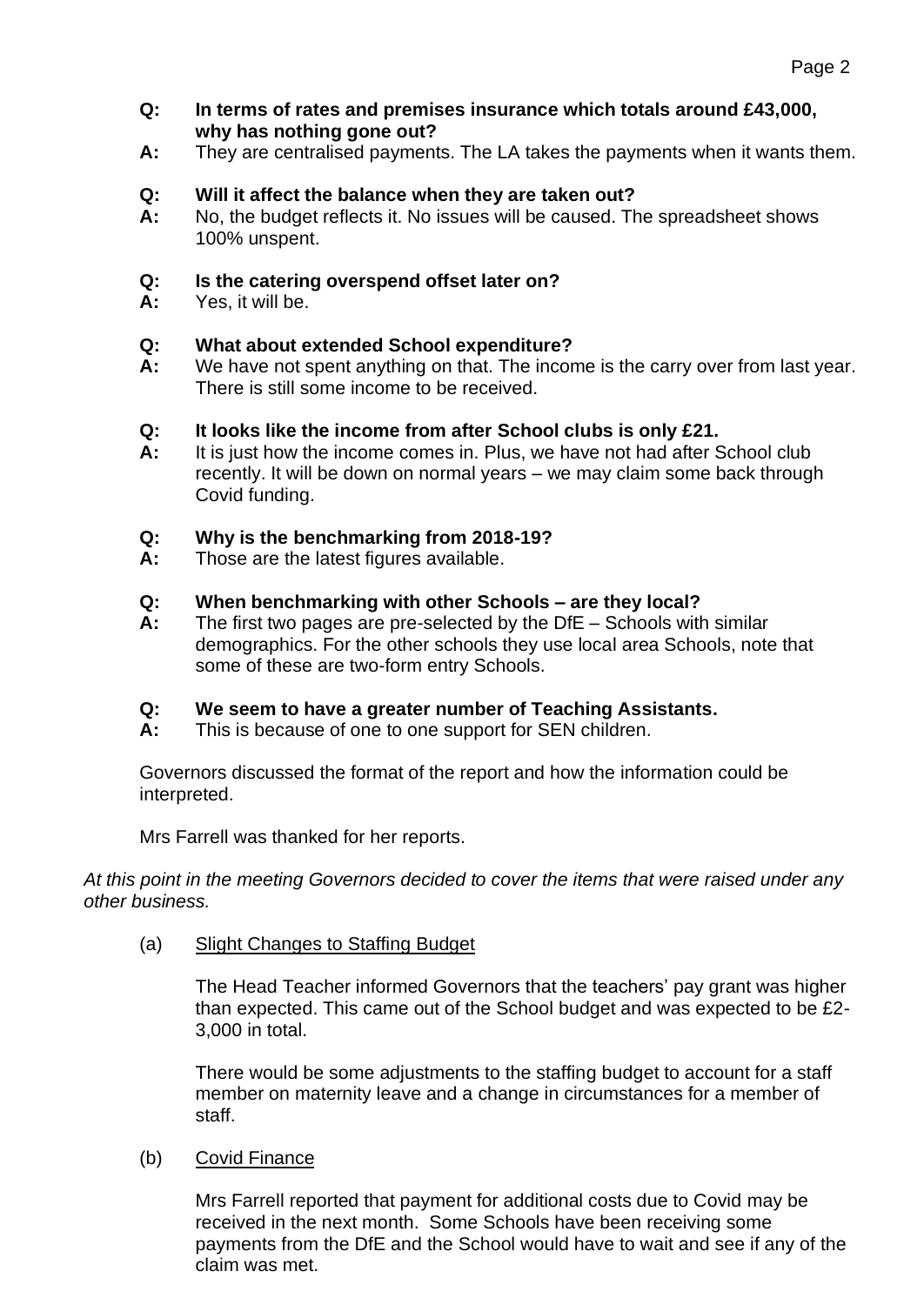## (c) Catch-up Funding

The Head Teacher reported that the School would receive £16,800 in catch-up funding which would be paid in three instalments.

## **Q: Do we need to evidence the spending?**

**A:** We think we should. Some may be used for things we are already doing. We expect Ofsted to look at how it is spent.

# **Q: Are there any other ideas for its use?**

**A:** The National Tutoring Programme. The only drawback is the varying standard of the tutors. We will think carefully about how to spend this funding after the half-term break. We will look at what other Schools are doing and what is most effective.

# **Q: Do we know how much catch-up is required (for the pupils)?**

**A:** It will become clearer throughout the term. It is obvious that Year 1 is much further behind, and Year 3. We don't have exact numbers as we did not want to carry out any testing when children first returned to School.

A Governor commented that tests only provided a snapshot and that a better understanding was gained over time.

The Head Teacher continued to report that the bulk of catch-up was needed in reading and phonics, these were the foundation for other learning. Essentially the staff would carry out the teaching required.

Governors were informed that the Government placed more emphasis on home learning now and it had become an employer responsibility – essentially the Governing Body's responsibility. This would be discussed at the next full Governing body meeting.

#### **Q: Do we have a sense of how home learning fits in with existing plans?**

**A:** It is incredibly difficulty to match perfectly. The School has a learning pack ready for each class based on the objectives for subjects for that half term. We are trying to increase teacher interaction using Microsoft Teams and contact throughout the day. The biggest problem is if parents don't want to or can't engage.

## **Q: If the School can evidence that it has supplied home learning and followed up, then will this meet the Government requirements?**

**A:** Yes, but we are happy because it is what we are doing anyway.

## **Q: Are parents aware of the expectations?**

**A:** Yes. We phoned every parent about home learning when we had our first case. We have also included information in the newsletter.

# **Q: Has there been any feedback from parents?**

**A:** We sent a feedback form out to the bubble sent home. The School was already aware of the criticisms. Some things will be set up better now for the next time. On the whole comments have been positive.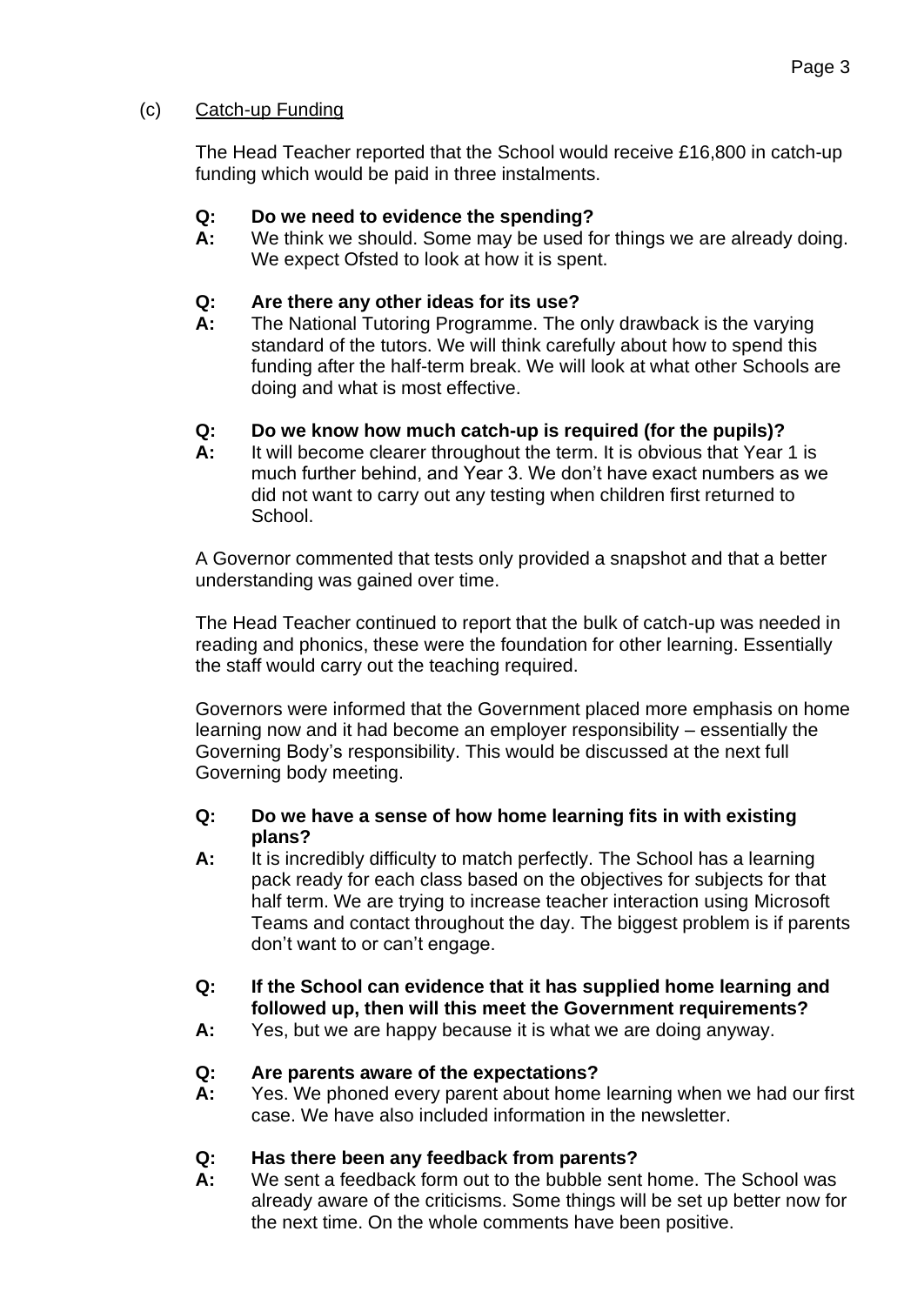## 7. HEALTH AND SAFETY

The Head Teacher informed Governors that the HSE was contacting Schools to ask about their Covid risk assessments. Any questions posed were relatively straightforward to answer.

A new Health and Safety Governor would be appointed at the next full Governing Body meeting. Mr Muir stated that he would be willing to take on this role.

#### **Q: Is the Early Years soft flooring sorted yet?**

**A:** We can pay for this out of DfE funding. We have had one quote and are waiting for further quotes and advice on the material.

#### **Q: Does it need cordoning off?**

**A:** It is not a high problem area. The quote we have had solves the problem in the whole area.

#### **Q: What happens if it rains?**

**A:** We are told it is not a problem. We could ask for feedback from other customers.

#### 8. ANY OTHER BUSINESS

The items raised at the beginning of the meeting were covered under the Finance and Premises Report (Minute 6).

(a) Governor Briefing

At this point Mrs Farrell informed Governors that there would be a Governor Briefing with the topic RSE on 2 November at 6:00 pm. She would send Governors an email about this and offered to make the course bookings for them.

**ACTION:** Mrs Farrell to send Governors the email regarding the Governor Briefing session.

(b) Football Training Group

The Head Teacher informed Governors that there had been a request from a football training group of primary age children to use the School ball court. They would use the external area only, between 6:00 pm and 7:00 pm, and not go near the School.

Governors discussed possible risks and decided this would be fine if the latest regulations were followed. A letter could be sent to parents in case they were worried about any risks.

## 9. DATES OF FUTURE MEETINGS AND POSSIBLE AGENDA ITEMS

**RESOLVED:** That dates of future meetings be set at the full Governing Body meeting.